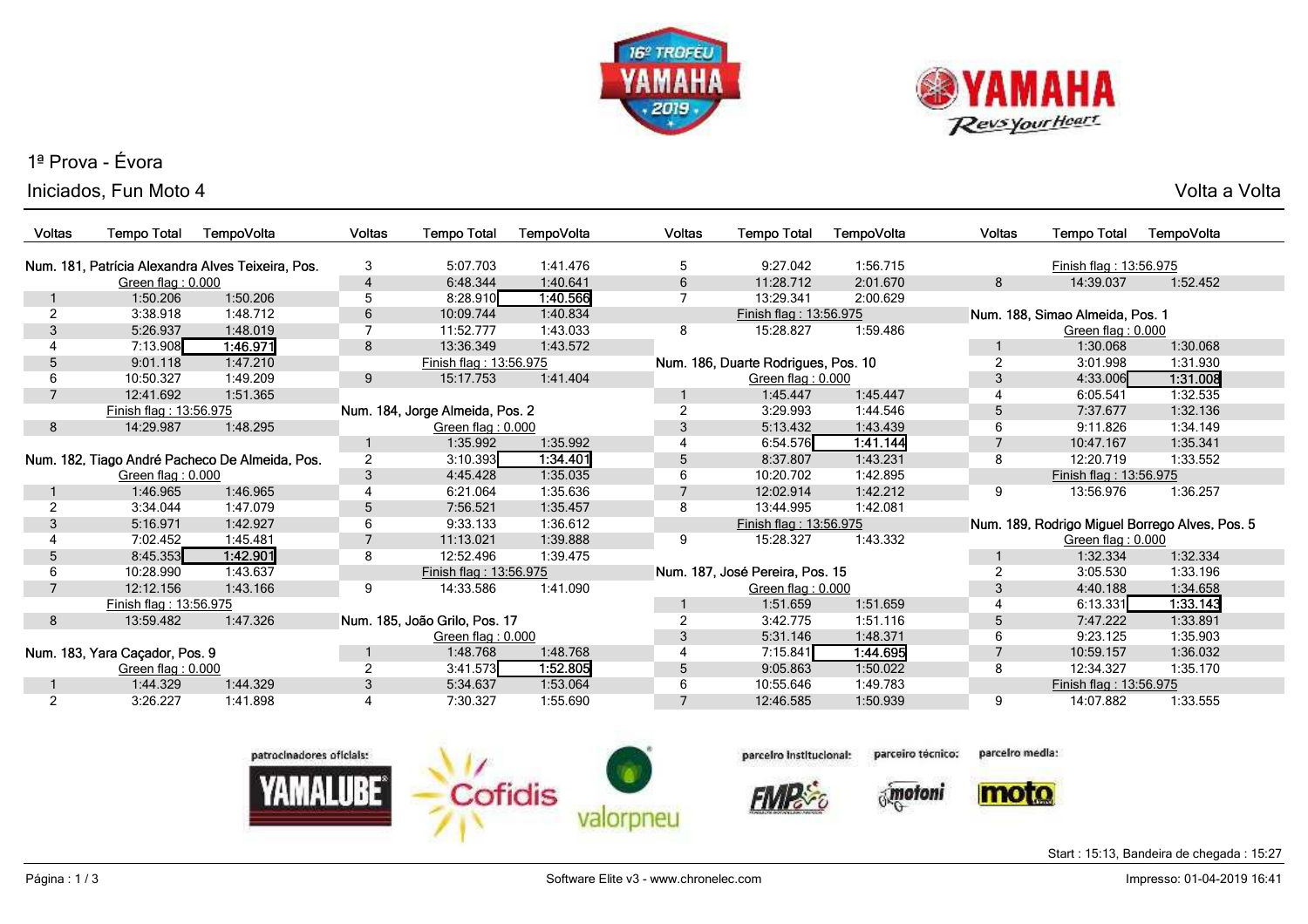



## 1ª Prova - Évora

Iniciados, Fun Moto 4Volta a Volta

| Voltas         | <b>Tempo Total</b>                | TempoVolta                                      | <b>Voltas</b>       | <b>Tempo Total</b>              | TempoVolta           | <b>Voltas</b>       | <b>Tempo Total</b>                | <b>TempoVolta</b> | Voltas         | <b>Tempo Total</b>                                       | TempoVolta |
|----------------|-----------------------------------|-------------------------------------------------|---------------------|---------------------------------|----------------------|---------------------|-----------------------------------|-------------------|----------------|----------------------------------------------------------|------------|
|                | Num. 190. Ruben Marmoh. Pos. 6    |                                                 |                     | 1:36.652<br>3:11.803            | 1:36.652<br>1:35.151 | 3<br>$\overline{4}$ | 5:38.190<br>8:23.825              | 1:55.878          | 9              | 15:14.327                                                | 1.39.719   |
|                | Green flag: 0.000<br>1:31.579     | 1:31.579                                        | $\overline{2}$<br>3 | 4:49.611                        | 1:37.808             |                     |                                   | 2:45.635          |                |                                                          |            |
| 2              | 3:06.649                          | 1:35.070                                        | $\overline{4}$      | 6:23.830                        | 1:34.219             |                     | Finish flag: 13:56.975            |                   |                | Num. 551, Goncalo Ferreira, Pos. 13<br>Green flag: 0.000 |            |
| 3              | 4:39.418                          | 1:32.769                                        | 5                   | 8:00.050                        | 1:36.220             |                     | Num. 196, Tiago Cândido, Pos. 11  |                   |                | 1:59.880                                                 | 1:59.880   |
|                | 6:12.991                          | 1:33.573                                        | 6                   | 9:36.525                        | 1:36.475             |                     | Green flag: 0.000                 |                   | $\overline{2}$ | 3:46.032                                                 | 1:46.152   |
| 5              | 7:46.814                          | 1:33.823                                        |                     | 11:25.031                       | 1:48.506             |                     | 1:46.326                          | 1:46.326          | 3              | 5:34.893                                                 | 1:48.861   |
|                | 9:23.062                          | 1:36.248                                        | 8                   | 13:03.382                       | 1:38.351             | $\overline{2}$      | 3:31.429                          | 1:45.103          |                | 7:17.232                                                 | 1:42.339   |
| $\overline{7}$ | 10:58.943                         | 1:35.881                                        |                     | Finish flag: 13:56.975          |                      | 3                   | 5:15.411                          | 1:43.982          | 5              | 9:02.523                                                 | 1:45.291   |
| 8              | 12:34.161                         | 1:35.218                                        | 9                   | 14:40.357                       | 1:36.975             | 4                   | 7:01.689                          | 1:46.278          | 6              | 10:46.667                                                | 1:44.144   |
|                | Finish flag: 13:56.975            |                                                 |                     |                                 |                      | 5                   | 8:44.899                          | 1:43.210          | $\overline{7}$ | 12:29.086                                                | 1:42.419   |
| 9              | 14:10.025                         | 1:35.864                                        |                     | Num. 194, Pedro Lopes, Pos. 7   |                      | 6                   | 10:27.489                         | 1:42.590          |                | Finish flag: 13:56.975                                   |            |
|                |                                   |                                                 |                     | Green flag: 0.000               |                      | 7                   | 12:10.276                         | 1:42.787          | 8              | 14:12.954                                                | 1:43.868   |
|                |                                   | Num. 192, João Duarte Carriço Marvanejo, Pos. 4 |                     | 1:49.124                        | 1:49.124             | 8                   | 13:54.704                         | 1:44.428          |                |                                                          |            |
|                | Green flag: 0.000                 |                                                 | $\overline{2}$      | 3:31.749                        | 1:42.625             |                     | Finish flag: 13:56.975            |                   |                | Num. 556, Martim Pedroso, Pos. 16                        |            |
|                | 1:36.794                          | 1:36.794                                        | 3                   | 5:11.537                        | 1:39.788             | 9                   | 15:40.642                         | 1:45.938          |                | Green flag: 0.000                                        |            |
| $\overline{2}$ | 3:12.277                          | 1:35.483                                        | 4                   | 6:49.854                        | 1:38.317             |                     |                                   |                   |                | 2:00.563                                                 | 2:00.563   |
| 3              | 4:49.993                          | 1:37.716                                        | 5                   | 8:30.234                        | 1:40.380             |                     | Num. 197, Carina Ferreira, Pos. 8 |                   | $\overline{2}$ | 3:46.839                                                 | 1:46.276   |
|                | 6:24.712                          | 1:34.719                                        | 6                   | 10:10.090                       | 1:39.856             |                     | Green flag: 0.000                 |                   | 3              | 5:33.056                                                 | 1:46.217   |
| 5              | 8:00.908                          | 1:36.196                                        | 7                   | 11:51.482                       | 1:41.392             | $\mathbf 1$         | 1:42.816                          | 1:42.816          | 4              | 7:16.765                                                 | 1:43.709   |
| 6              | 9:36.592                          | 1:35.684                                        | 8                   | 13:31.212                       | 1:39.730             | $\overline{2}$      | 3:25.363                          | 1:42.547          | 5              | 9:02.098                                                 | 1:45.333   |
| $\overline{7}$ | 11:31.090                         | 1:54.498                                        |                     | Finish flag: 13:56.975          |                      | 3                   | 5:06.806                          | 1:41.443          | 6              | 10:45.888                                                | 1:43.790   |
| 8              | 13:05.066                         | 1:33.976                                        | 9                   | 15:11.967                       | 1:40.755             | 4                   | 6:49.020                          | 1:42.214          | $\overline{7}$ | 12:29.831                                                | 1:43.943   |
|                | Finish flag: 13:56.975            |                                                 |                     |                                 |                      | $\sqrt{5}$          | 8:30.882                          | 1:41.862          |                | Finish flag: 13:56.975                                   |            |
| 9              | 14:40.591                         | 1:35.525                                        |                     | Num. 195, Pedro Santos, Pos. 19 |                      | 6                   | 10:12.992                         | 1:42.110          | 8              | 14:13.528                                                | 1:43.697   |
|                |                                   |                                                 |                     | Green flag: 0.000               |                      |                     | 11:53.343                         | 1:40.351          |                |                                                          |            |
|                | Num. 193, Emanuel Batalha, Pos. 3 |                                                 |                     | 1:51.216                        | 1:51.216             | 8                   | 13:34.608                         | 1:41.265          |                |                                                          |            |
|                | Green flag: 0.000                 |                                                 | $\overline{2}$      | 3:42.312                        | 1:51.096             |                     | Finish flag: 13:56.975            |                   |                |                                                          |            |
|                |                                   |                                                 |                     |                                 |                      |                     |                                   |                   |                |                                                          |            |



parcelro Institucional:

**FIVIN**<sub>c</sub>

parcelro media: parceiro técnico:

 $\delta$ motoni

moto

Start : 15:13, Bandeira de chegada : 15:27